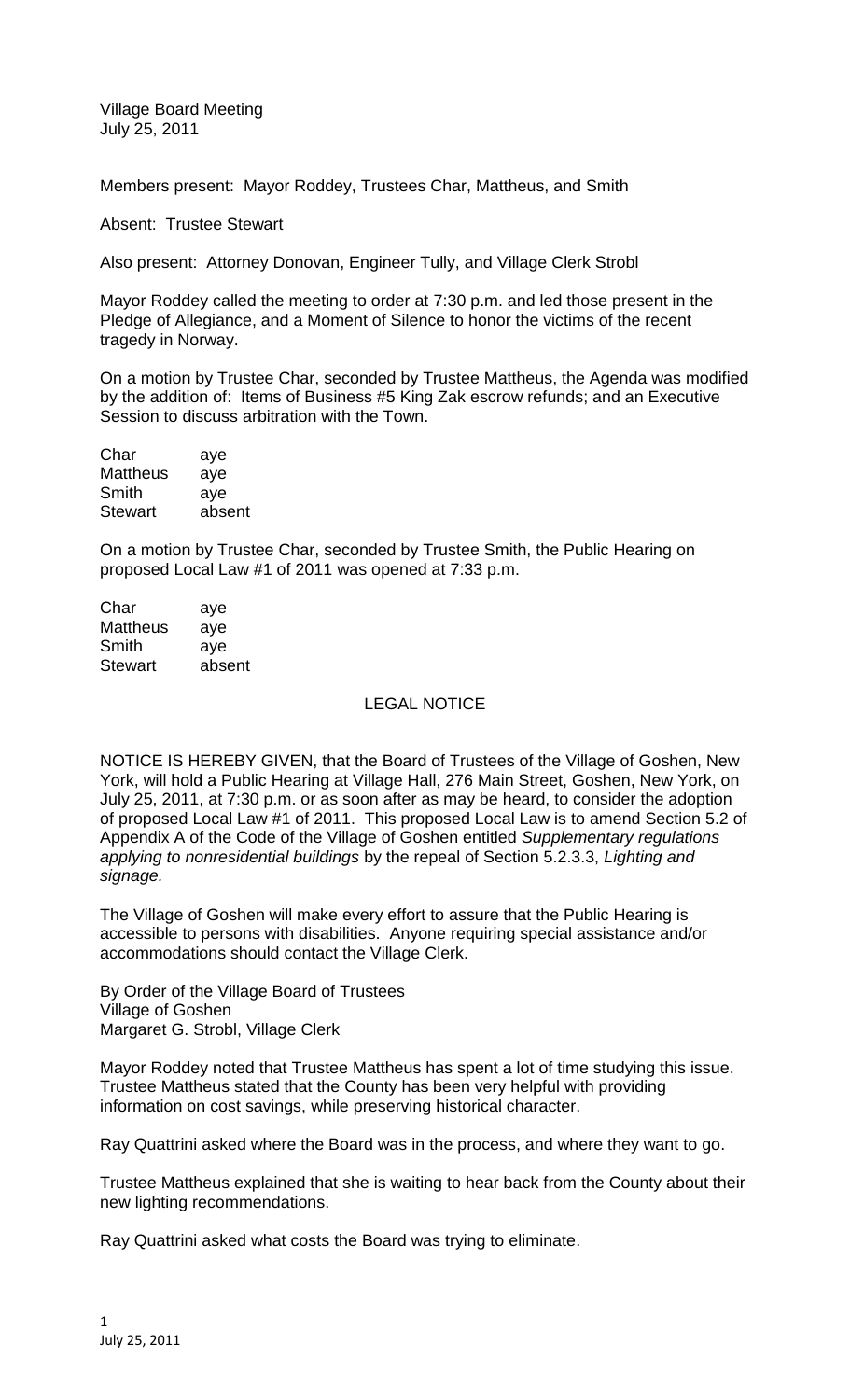Mayor Roddey explained that the Village was hoping to find a similar light design available from Orange & Rockland, so that the maintenance of the lighting would not be the responsibility of the Village.

Trustee Char stated that the expense to the Village was approximately \$3,000 in Harness Estates last year for fixing period lights.

Mary Gray Griffith urged the Board to keep the Architectural Design District in mind when making changes, and to keep it free of modern fixtures.

Maureen Quattrini asked if the onus could be placed on a developer to supply the required lighting in a commercial district.

Reynell Andrews asked who does the maintenance on the lights in Harness Estates, and was answered that it is the Village DPW.

Joel Markowitz noted his continued skepticism of mandated aesthetics, and design districts in general. He stated that it should be the developer's choice, not something that's mandated.

On a motion by Trustee Char, seconded by Trustee Mattheus, the Public Hearing will continue on September 12, 2011.

| Char            | aye    |
|-----------------|--------|
| <b>Mattheus</b> | aye    |
| Smith           | aye    |
| <b>Stewart</b>  | absent |
|                 |        |

On a motion by Trustee Char, seconded by Trustee Mattheus, the Minutes of the July 11, 2011 Village Board Meeting were accepted as submitted.

| aye    |
|--------|
| aye    |
| aye    |
| absent |
|        |

On a motion by Trustee Mattheus, seconded by Trustee Char, the Minutes of the July 18, 2011 Village Board Work Session were accepted as submitted.

| aye    |
|--------|
| aye    |
| aye    |
| absent |
|        |

## Communications

Mayor Roddey read the following letters:

*To the donor of the Village of Goshen Scholarship:*

*Thank you very much for generously contributing to this award and in turn, to me. The expenses that come along with a college tuition can be difficult to fund and this scholarship will assist me in the many purchases I will be making. Double majoring in film and art, I will be taking a lot of classes, many needing text books and supplies. My college bookstore should have the items that I will be in need of and paying*  for them could add up to a lot. I appreciate being granted this award and will use it to make wise *purchases. Thanks again. Sincerely, Christine Attanasio*

*Village of Goshen, I would like to express my immense gratitude for the scholarship I received from you.*  It was such a wonderful surprise, as well as an honor to be chosen as your recipient. Words cannot *denote my complete appreciation. It was truly an honor! Sincerely, Ceira Dawson*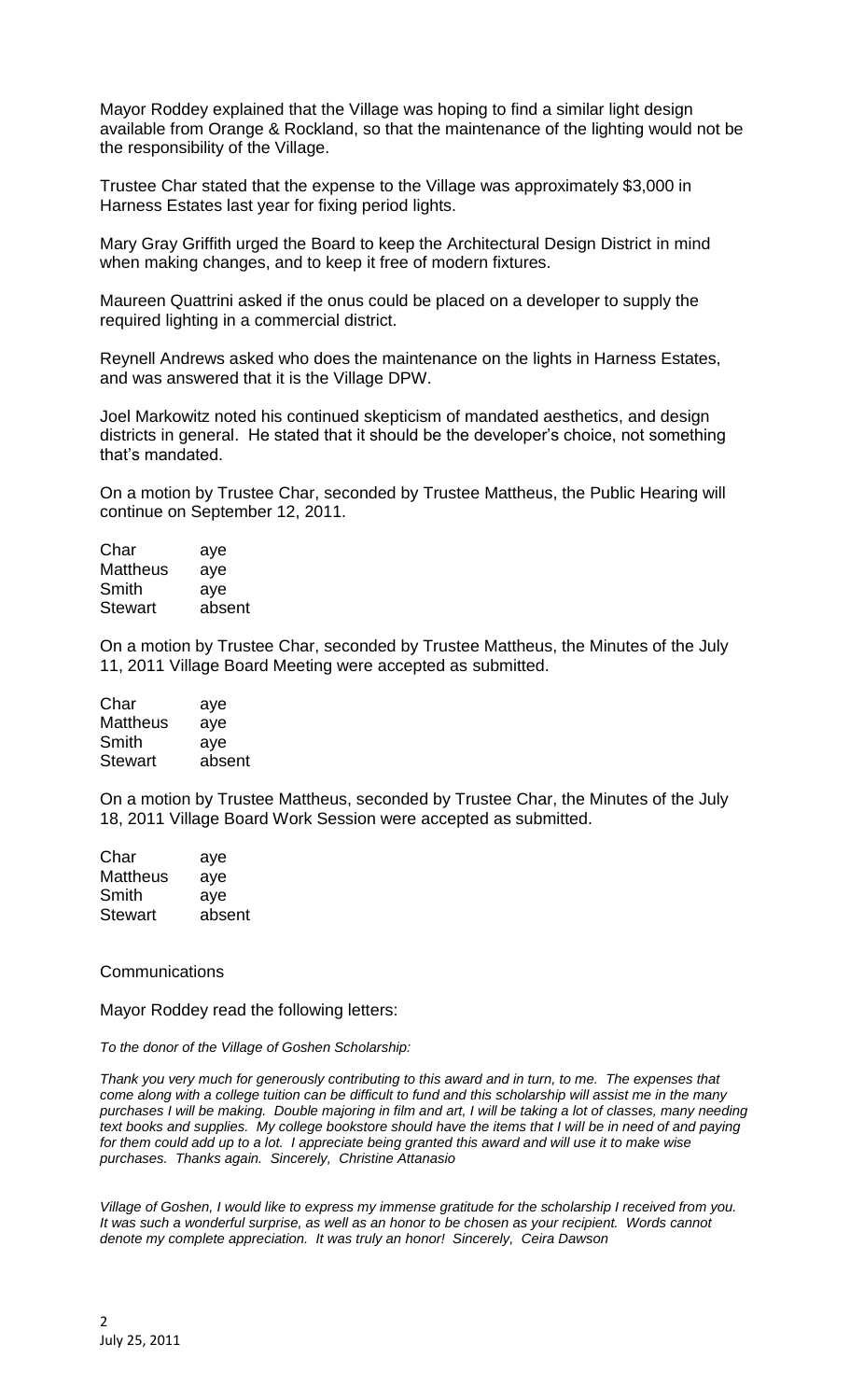Mayor Roddey read a letter from Dr. John Carey, Tour Director of the Tour de Goshen, announcing that this year's event is scheduled for August 21<sup>st</sup>.

On a motion by Trustee Mattheus, seconded by Trustee Char, approval was granted for the event, for which insurance requirements have been fulfilled.

| Char            | aye    |
|-----------------|--------|
| <b>Mattheus</b> | aye    |
| Smith           | aye    |
| Stewart         | absent |

The Board discussed the possibility of sending a mailing to residents, regarding the new recycling rules/schedule.

Mayor Roddey read a letter from Donna R. Post, Director of Transportation for the Goshen Central School District. Board members discussed the request for "no parking" on the south side of Murray Avenue between Scotchtown Avenue and McNally Street, in an effort to address vehicle and pedestrian safety.

On a motion by Trustee Char, seconded by Trustee Smith, the Board resolved to schedule a Public Hearing on August 22, 2011, for the consideration of adopting a Local Law to prohibit parking on the South side of Murray Avenue between Scotchtown Avenue and McNally Street, and authorized the Village Attorney to draw up said Local Law.

| aye    |
|--------|
| aye    |
| aye    |
| absent |
|        |

Items of Business

On a motion by Trustee Mattheus, seconded by Trustee Smith, bills as examined by members of the Board were approved in accordance with Abstract 2011/2012 numbers 2, 3, and 4, check numbers 1872 through 2039 in the amount of \$664,235.55.

| aye    |
|--------|
| aye    |
| aye    |
| absent |
|        |

On a motion by Trustee Mattheus, seconded by Trustee Smith, the Village Board hereby resolves to hold a Public Hearing on August 8, 2011, at 7:30 p.m., to consider dedicated parking spaces for the Goshen Volunteer Ambulance Corps, (111-16-3).

| Char            | aye    |
|-----------------|--------|
| <b>Mattheus</b> | aye    |
| Smith           | aye    |
| <b>Stewart</b>  | absent |
|                 |        |

On a motion by Trustee Char, seconded by Trustee Mattheus, the Mayor is hereby authorized to sign an agreement with MetLife, for the provision of Dental Insurance for a period of one year, to commence August 1, 2011.

Char aye Mattheus aye Smith aye Stewart absent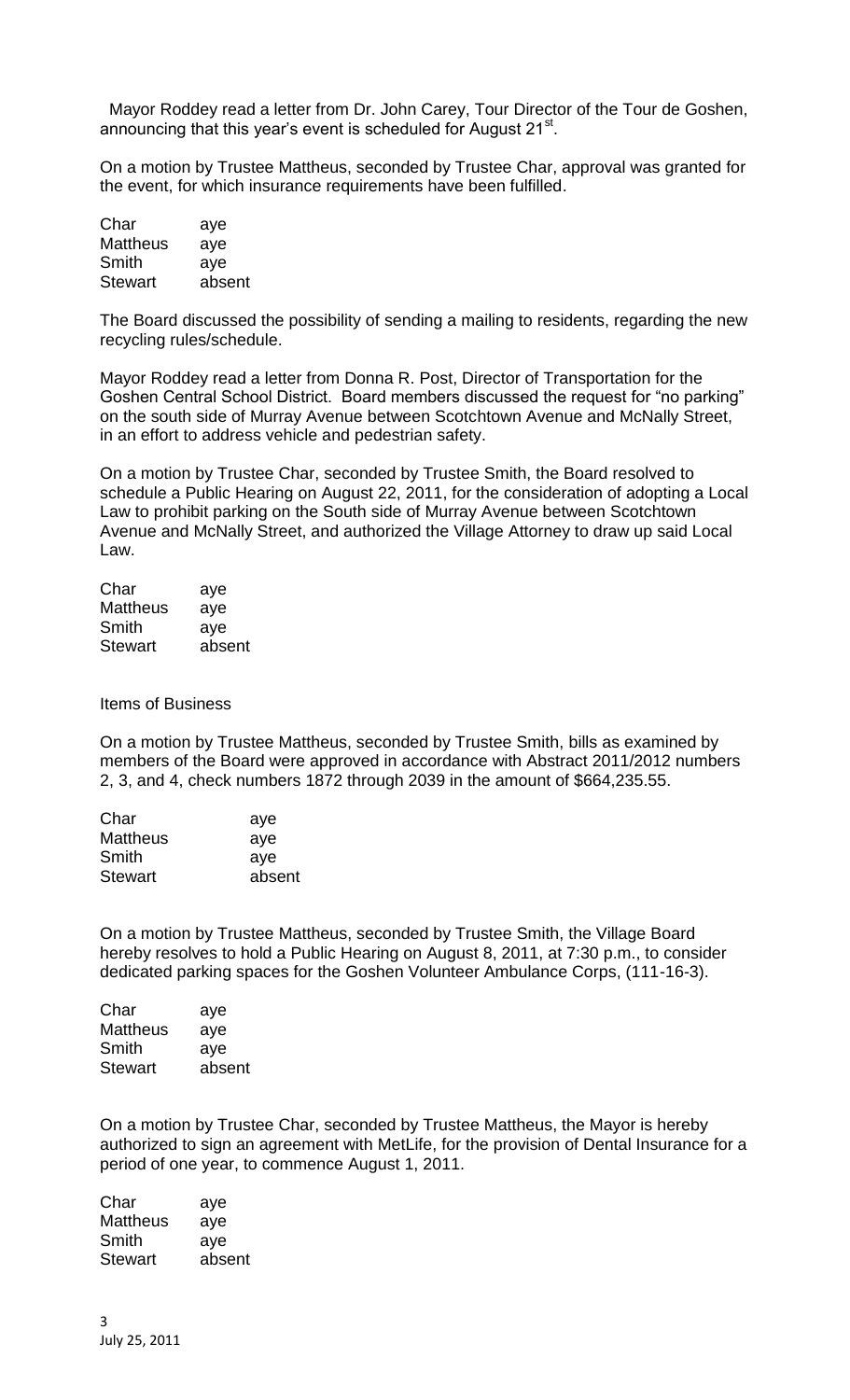On a motion by Trustee Char, seconded by Trustee Smith, the Village Board resolves to adopt the following resolution to request that the Federal Government take urgent measures to withhold, withdraw, or rescind the federal funds they have allocated for the Wetlands Reserve Program (WRP) in New York State:

WHEREAS, The WRP, which is administered through the offices of the Natural Resource Conservation Service (NRCS), is a program that is intended to convert wetlands, specifically mucklands that have been in agricultural production back to a precultivated hydrology, and

WHEREAS, this practice may be a sound practice for some muckland areas, it would have severe and unintended consequences to areas such as Orange County's Black Dirt Region including, but not limited to uncontrolled weed infestation, water drainage problems, insect and wildlife control issues, and an overall weakening of the agricultural industry,

FURTHERMORE, it would be in direct violation of NYS Drainage Law because a drainage district was established in the Black Dirt Region in the 1930's, and

WHEREAS, the Village of Goshen understands the importance of the Black Dirt Region for the purposes of Agricultural production, and

WHEREAS, it is the firm belief and proven knowledge that the Black Dirt Region of Orange County is best suited for agricultural production where farmers currently farm contiguously in an area of nearly 12,000 acres, and

WHEREAS, this 12,000 acre area known today as the Black Dirt Region, and provided it is drained of excess water is ideal for agriculture because of its high organic matter content, it's depth, it's level gradient, and that it is stone free, and

FURTHERMORE, a New York State law of 1935 established the Wallkill Valley Drainage Improvement District, which encompasses the Black Dirt lands of Orange County, whereby 51 commission ditches were established and to date this Drainage Improvement District still exists,

NOW THEREFORE, with record high food prices today and having a fertile Black Dirt Region consisting of 12,000 contiguous acres located only an hour's drive from New York City; it makes very little common sense to apply the Wetlands Reserve Program here in Orange County.

NOW THEREFORE BE IT RESOLVED, the Village of Goshen highly recommends

that the federal government through the offices of the NRCS, withhold, withdraw, or rescind the federal funds that have been allocated for the Wetlands Reserve Program (WRP), and

FURTHERMORE, copies of this Resolution shall be sent to the Federal and State of New York offices of the NRCS and the Orange County Farm Service Agency as well as to appropriate federally elected officials as follows:

| Hon. Charles Schumer       | Char            | ave    |
|----------------------------|-----------------|--------|
| 757 Third Ave., Room 17-02 | <b>Mattheus</b> | ave    |
| New York, NY 10017         | Smith           | ave    |
|                            | Stewart         | absent |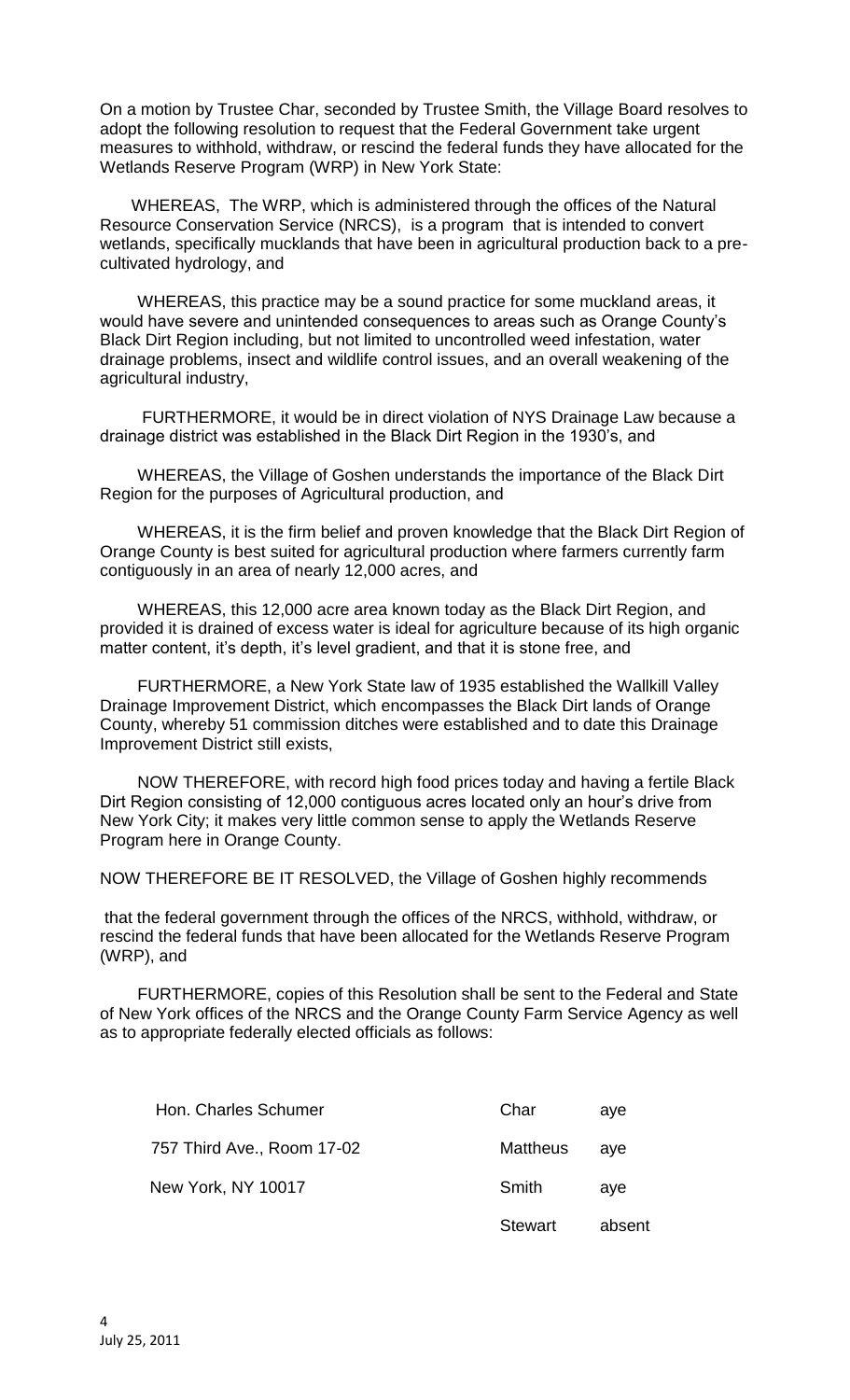Hon. Kirsten E. Gillibrand 780 Third Ave., Suite 2600 New York, NY 10174

 Hon. Nan Hayworth Orange County Government Center 255 Main St., Room 3232G Goshen, NY 10924 Hon. Maurice D. Hinchey City Hall

16 James St., 3<sup>rd</sup> Floor

Middletown, NY 10940

On a motion by Trustee Char, seconded by Trustee Smith, and based on the review and recommendation of Arthur Tully, P.E., the Village Board hereby authorizes release of the following Cash Bonds: GAM Professional Escrow (122-1-11) \$4,505.55; King Zak Professional Escrow (122-1-5.22) \$1,576.19; GAM Landscape Bond (122-1-11) \$8,213.15; and GAM Inspections (122-1-11) \$760.13; for a grand total of \$15,055.02.

| aye    |
|--------|
| aye    |
| aye    |
| absent |
|        |

Mayor/Trustee Comments

Trustee Mattheus reported that the reservoir is currently minus .5", and that she is in constant touch with County Executive Diana regarding Crystal Run well approvals.

Trustee Char reminded those present that effective August 5<sup>th</sup>, Arden Hill Hospital in Goshen will be closed and all hospital services, including the emergency room, transferred to the new Orange Regional Hospital Campus at #707 East Main Street, Middletown.

Trustee Smith noted that the Senior Center was open until 8:00 p.m. last week for use as a cooling center.

Mayor Roddey reported the following recent activities of the DPW: crews prepared for, worked during, and cleaned up after the Great American Weekend; a handicapped compliant sidewalk was installed at the Salesian Park bathroom; crews are in the process of cleaning and repairing catch basins; a 100' by 20" culvert pipe was replaced on Justin Court and Golden Hill Avenue; and crews have been working on the clarifier tank at the sewage treatment plant.